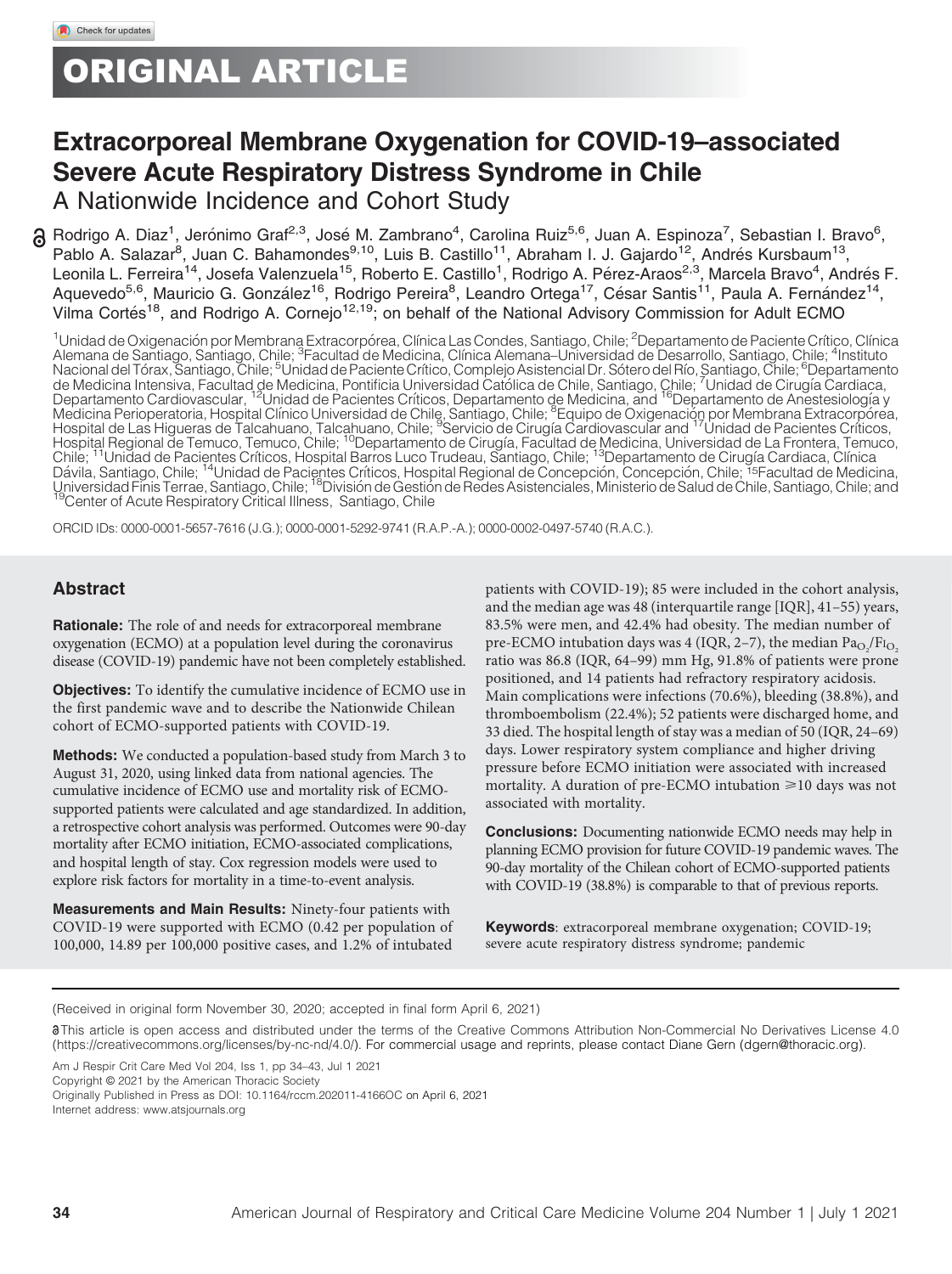## At a Glance Commentary

#### Scientific Knowledge on the Subject:

Extracorporeal membrane oxygenation (ECMO) has been incorporated in the World Health Organization recommendations for the management of coronavirus disease (COVID-19)–associated severe acute respiratory distress syndrome. However, the incidence of ECMO use, its time course, and its outcomes are unknown at a nationwide level under the COVID-19 pandemic scenario.

#### What This Study Adds to the Field:

In this nationwide study, all patients who received ECMO for severe acute respiratory distress syndrome during the first wave of the COVID-19 pandemic in Chile were identified. The incidence and time course of ECMO use was similar to those observed in the 2009 influenza A (H1N1) pandemic in Australia/New Zealand. The mortality rate was comparable with that reported for other indications of extracorporeal respiratory support. The operation of the National Advisory Commission for Adult ECMO was key in its assistance with patient eligibility, transportation, and allocation in tertiary centers in a resource-limited and logistically complex pandemic scenario. These findings might be useful for future COVID-19 pandemic waves worldwide.

Most patients with coronavirus disease (COVID-19) have mild disease, approximately 14% develop respiratory failure, and 5% require invasive mechanical ventilation (MV) [\(1\)](#page-8-0). The vast majority of COVID-19–associated severe acute

respiratory distress syndrome (ARDS) cases can be adequately supported by conventional critical care including protective MV, prone positioning, and neuromuscular blockade. Conventional critical care is unable to support a minority of patients, and extracorporeal membrane oxygenation (ECMO) has been used in such patients as a salvage therapy  $(2-4)$ .

ECMO is a potentially lifesaving strategy in severe ARDS  $(5, 6)$  $(5, 6)$  $(5, 6)$  that has shown to be cost-effective in the United Kingdom [\(7](#page-8-0)). During the respiratory virus outbreaks caused by 2009 influenza A (H1N1) and Middle East respiratory syndrome coronavirus, the use of ECMO was included as part of intensive care support for severely ill patients (8–[13\)](#page-8-0). The benefits of ECMO use in patients with COVID-19 and the real need for ECMO in a population during this pandemic have not been well established; although initial reports of ECMO use in COVID-19–associated ARDS were discouraging [\(14\)](#page-8-0), more recent larger cohorts suggest that results are equivalent to other ECMO indications for respiratory support (2[–](#page-8-0)4). However, the "need" for ECMO in a population during the COVID-19 pandemic remains unknown.

ECMO has been incorporated in the World Health Organization (WHO) recommendations for the support of COVID-19–associated severe ARDS [\(15](#page-8-0)). However, ECMO is not available in many middle- and low-income countries. The complexities of this therapy require appropriate supplies and trained healthcare providers. In fact, it has been emphasized that institutions without a well-established ECMO program should not attempt to initiate it during a pandemic (16–[18\)](#page-8-0). At the same time, the priorities during this pandemic have been public health logistics to control the outbreak, including the provision of personal protective equipment and the coordination of clinical resources. In this scenario, ECMO may be too complicated to implement and too expensive to afford for

the national health system of a small, middleincome country with challenging geographical peculiarities, like Chile. However, the application of a rationalization process based on the definition of tertiary referral centers, peer selection of patients, a program for transportation of ECMO candidates or mobile ECMO, strict followup, and public–private cooperation under the auspices of the ministry of health, may ensure cost-effective ECMO allocation and eventually improve patients' outcomes. In Chile, these tasks were undertaken by the National Advisory Commission for Adult ECMO with global coverage over the entire country and population.

Crossing the national COVID-19 epidemiological database with the national ECMO database, we aimed to identify the cumulative incidence of ECMO use and mortality risk of ECMO-supported patients per population, per the number of positive cases, and per the number of ventilated patients with COVID-19 during the first wave of the COVID-19 pandemic. In addition, we describe the clinical characteristics and outcomes of ECMO-supported patients with COVID-19–associated severe ARDS in our country.

## Methods

#### Study Design and Population

We conducted a population-based study during the first wave of COVID-19 pandemic in Chile (March 3 through August 31, 2020). The daily number and age of confirmed COVID-19 cases and mechanically ventilated patients with COVID-19 were obtained from the Ministry of Health records ([19](#page-8-0)). Population size estimations for the year of 2020 were obtained from the National Institute of Statistics [\(20\)](#page-8-0). Daily RT-PCR–confirmed severe acute respiratory syndrome coronavirus (SARS-CoV-

Author Contributions: Authorship credit was based on substantial contributions to conception and design (R.A.D., J.G., A.I.J.G., and R.A.C.), acquisition of data (R.A.D., J.G., J.M.Z., C.R., J.A.E., S.I.B., P.A.S., J.C.B., L.B.C., A.I.J.G., A.K., L.L.F., J.V., R.E.C., R.A.P.-A., M.B., A.F.A., M.G.G., R.P., L.O., C.S., P.A.F., V.C., and R.A.C.), analysis and interpretation of data (R.A.D., J.G., J.M.Z., C.R., J.A.E., S.I.B., P.A.S., J.C.B., L.B.C., A.I.J.G., A.K., L.L.F., J.V., R.E.C., R.A.P.-A., M.B., A.F.A., M.G.G., R.P., L.O., C.S., P.A.F., V.C., and R.A.C.), drafting the article or revising it critically for important intellectual content (R.A.D., J.G., J.M.Z., C.R., J.A.E., S.I.B., P.A.S., J.C.B., L.B.C., A.I.J.G., A.K., L.L.F., J.V., R.E.C., R.A.P.-A., M.B., A.F.A., M.G.G., R.P., L.O., C.S., P.A.F., V.C., and R.A.C.), and final approval of the version to be published (R.A.D., J.G., J.M.Z., C.R., J.A.E., S.I.B., P.A.S., J.C.B., L.B.C., A.I.J.G., A.K., L.L.F., J.V., R.E.C., R.A.P.-A., M.B., A.F.A., M.G.G., R.P., L.O., C.S., P.A.F., V.C., and R.A.C.). Correspondence and requests for reprints should be addressed to Rodrigo A. Cornejo, M.D., Unidad de Pacientes Crıticos, Departamento de Medicina, Hospital Clínico Universidad de Chile. Dr. Carlos Lorca Tobar 999, Independencia, Santiago, Chile. E-mail: [racornej@gmail.com.](mailto:racornej@gmail.com) [This article has a related editorial.](http://dx.doi.org/10.1164/rccm.202104-0897ED)

This article has an online supplement, which is accessible from this issue's table of content online at [www.atsjournals.org.](http://www.atsjournals.org)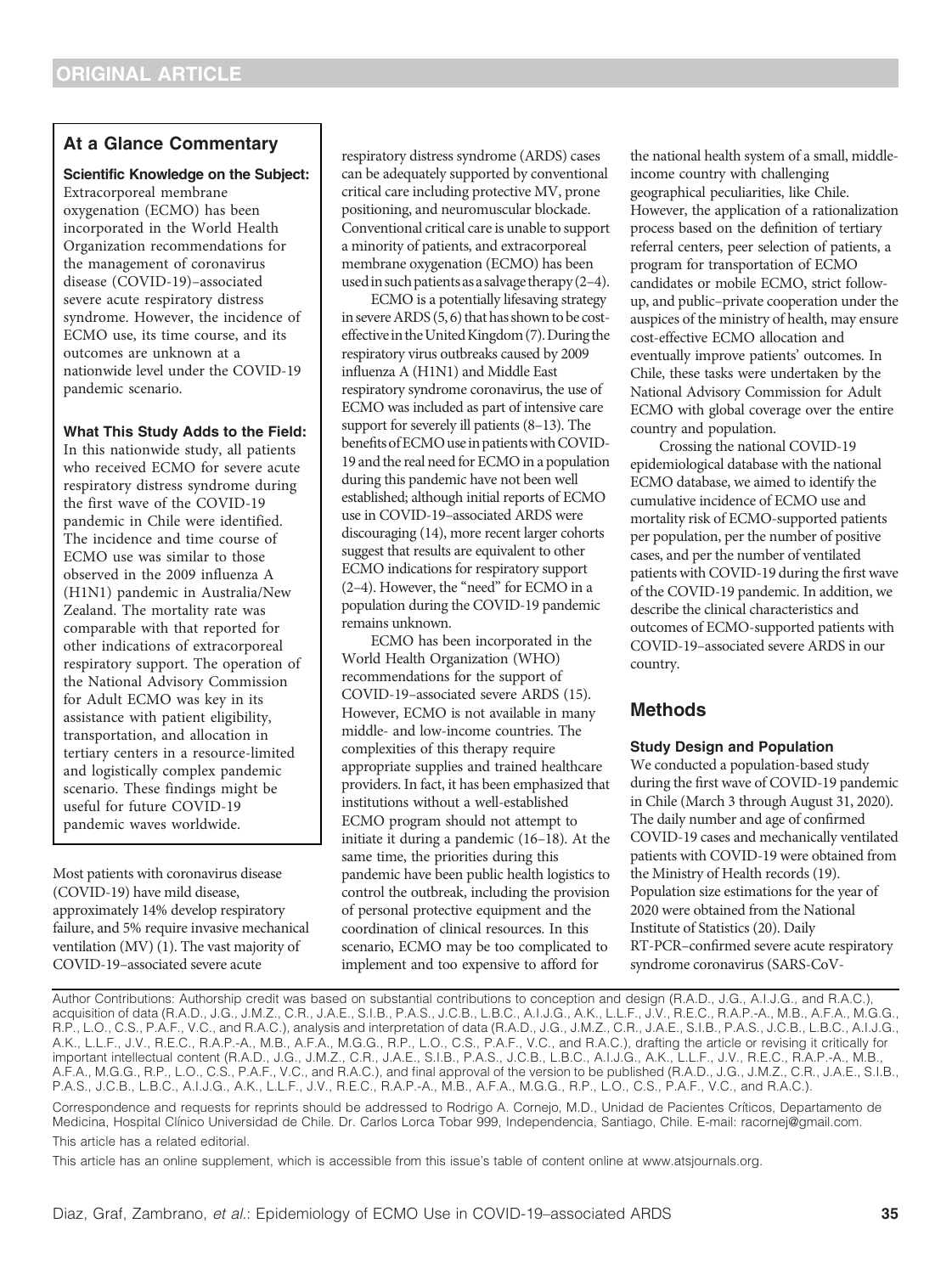<span id="page-2-0"></span>2)–infected patients, aged 15 years or older, who received ECMO for severe ARDS in any of the 13 ECMO centers in Chile in the period were provided by the National Advisory Commission for Adult ECMO. Members of the commission technically evaluated and authorized the procedure and the referral to ECMO centers, including those using mobile ECMO [\(21\)](#page-8-0). Patient selection criteria and ECMO management was based on the Extracorporeal Life Support Organization (ELSO) COVID-19 guidelines [\(22\)](#page-8-0). In the selection process, critical care capacity was considered (see the online supplement). Patients were followed up until March 3, 2021; their vital status was checked in the National Civil Registry. The primary outcome was the cumulative incidence of ECMO use per population, per the number of positive cases, and per the number of ventilated patients with COVID-19. Respective rates of death in ECMO-supported patients were also calculated.

In addition, a retrospective cohort study of these ECMO-supported patients was performed, excluding patients from centers that refused to participate. The study was approved by an institutional review board that waived informed consent (No. 063/2020, Hospital Clínico Universidad de Chile). Prespecified data were collected in an anonymized standard form for each patient, which included demographics, comorbidities, the  $\text{Pa}_{\text{O}_2}/\text{Fi}_{\text{O}_2}$  ratio, prone positioning, blood lactate, and severity scores (Sequential Organ Failure Assessment score [\[23](#page-8-0)], Respiratory ECMO Survival Prediction [RESP] score [[24](#page-8-0)], and Murray Lung Injury Score [[25\]](#page-8-0)) as well as pre-ECMO intubation days. Ventilatory settings and respiratory mechanics before ECMO and at ECMO initiation were also collected. The primary outcome was 90-day mortality after ECMO initiation. Secondary

outcomes included the frequency of ECMOassociated complications, ICU length of stay (LOS), hospital LOS, and factors associated with survival.

#### Statistical Analysis

In the population-based study, the agestandardized cumulative incidence of ECMO cases and deaths of ECMO-supported patients were calculated per population of 100,000, per 100,000 positive cases, and per 1,000 ventilated patients with COVID-19. The cumulative incidence of ECMO was calculated as the ratio of the sum of the incident cases of ECMOsupported patients and the population at risk in the same period. The mortality risk of ECMO-supported patients was calculated as the ratio of ECMO-supported patients who died and the population at risk in the period. Age-specific rates were calculated and then directly standardized according to the WHO standard population [\(26\)](#page-8-0).

In the cohort study, variables are reported as the mean  $(\pm SD)$ , median (interquartile range [IQR]), or absolute frequency and percentage. In the case of missing data, an available-case strategy was used, and the number of missing data was reported (see the online supplement). Comparisons between survivors and nonsurvivors were made using the Mann-Whitney U, Student's t, and Fisher exact tests. Cox regression models were performed to explore risk factors associated with mortality in a time-to-event survival analysis. These factors were selected on the basis of previous studies [\(24](#page-8-0), [27](#page-8-0), [28\)](#page-8-0) and tested in unadjusted models to achieve more than 10 events per variable. Time was considered as days to event from ECMO initiation, and the proportional hazard assumption was tested by using Schoenfeld residuals. The variables related to mortality with a  $P$  value  $\leq 0.1$  were categorized by using the concordance

probability method ([29](#page-8-0)). In addition, Kaplan-Meier curves were constructed to group patients according to duration of pre-ECMO intubation using 10 days as threshold and compared using a log rank test. Analyses were performed in Stata version 12.0 (StataCorp LP), and graphs were plotted in Prism version 8.0 (GraphPad).

### Results

#### Epidemiology of ECMO during the COVID-19 Pandemic

Between March 3 (the first case of COVID-19) and August 31, 2020, there were 444,921 COVID-19–positive cases in adults and 7,792 mechanically ventilated patients with COVID-19 in Chile; 94 of the patients with COVID-19–associated severe ARDS were supported with ECMO. The overall ageadjusted cumulative incidence of ECMO use was 0.42 per population of 100,000, 14.89 per 100,000 COVID-19–positive cases, and 1.2% of the ventilated patients with COVID-19. The age-standardized cumulative incidence of ECMO use and death among ECMO-supported patients for Chile and the WHO standard population are reported in Table 1. The majority of ECMO use occurred in people aged 40–60 years, and over half of deaths occurredin those aged 50–64 years;in addition, the mortality rate had a trend of increasing with age until the age interval of 60–64 years [\(Figure 1A](#page-3-0)). The number of peak ECMO-supported patients was higher than 25 simultaneous cases per day ([Figure](#page-3-0) [1B](#page-3-0)). Time intervals between the first case of the pandemic and the first ECMO cannulation, the first ECMO cannulation and the peak number of ECMO-supported patients, and the peak number of ECMO-

|  |  |  |  |  | Table 1. National Estimates for ECMO Use during Chilean First Wave of the COVID-19 Pandemic |
|--|--|--|--|--|---------------------------------------------------------------------------------------------|
|--|--|--|--|--|---------------------------------------------------------------------------------------------|

| <b>ECMO Support, frequency measures*</b>                                                        | <b>Chile</b> | <b>WHO Standard Population<sup>†</sup></b> |
|-------------------------------------------------------------------------------------------------|--------------|--------------------------------------------|
| ECMO cases per $10^5$ population                                                                | 0.48         | 0.42                                       |
| ECMO cases per 10 <sup>5</sup> COVID-19-positive cases                                          | 17.08        | 14.89                                      |
| ECMO cases per 10 <sup>3</sup> ventilated patients with COVID-19                                | 12.06        | N/A                                        |
| Mortality risk of ECMO-supported patients per 10 <sup>5</sup> population                        | 0.20         | 0.17                                       |
| Mortality risk of ECMO-supported patients per 10 <sup>5</sup> COVID-19-positive cases           | 7.18         | 6.09                                       |
| Mortality risk of ECMO-supported patients per 10 <sup>3</sup> ventilated patients with COVID-19 | 5.01         | N/A                                        |

Definition of abbreviations: COVID-19 = coronavirus disease; ECMO = extracorporeal membrane oxygenation; N/A = not applicable; WHO = World Health Organization.

\*Frequency measures were estimated for the first wave of COVID-19 in Chile (March 3 to August 31, 2020).

† WHO standard population for 2000–2025.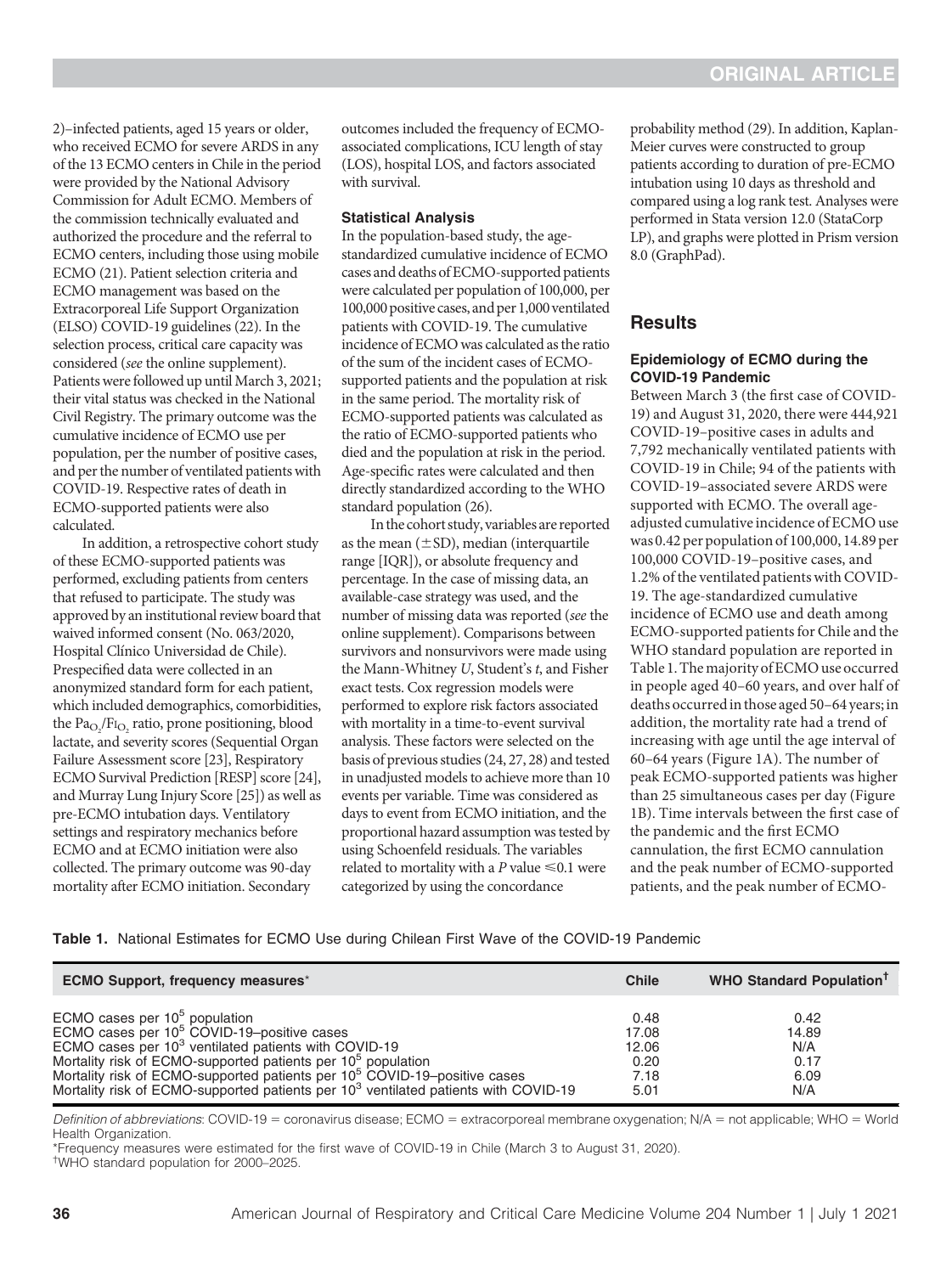<span id="page-3-0"></span>

Figure 1. Age-specific cumulative incidence of extracorporeal membrane oxygenation (ECMO) use per population of 100,000 and 90-day mortality for (A) patients receiving ECMO support and (B) daily patients on ECMO during the first wave of the coronavirus disease (COVID-19) pandemic in Chile. The incidence (black dots), cumulative incidence of ECMO use (solid line), mortality risk (black crosses), and age-specific 90-day mortality risk (dashed line) for patients receiving ECMO support are shown.

supported patients and halving of this peak were 49, 63, and 46 days, respectively.

#### Chilean Cohort of ECMOsupported Patients

In this cohort report, we present data obtained from 85 of 94 ECMO patients (90%); 1 of 13 ECMO centers did not include its 9 patients because of an

institutional decision. Patients who required ECMO support were mainly male (83.5%) and a median of 48 (IQR, 41–55) years of age, 42.4% had obesity, and the median Sequential Organ Failure Assessment score was 10 (IQR, 7–12) points. The duration of pre-ECMO intubation was a median of 4 (IQR, 2–7) days, the median  $\text{Pa}_{\text{O}_2}/\text{Fi}_{\text{O}_2}$  ratio was lower

than 87 mm Hg, and 91.8% of patients presented with persistent refractory hypoxemia, even with prone positioning; 16.5% of patients were connected to ECMO primarily because of refractory respiratory acidosis. One woman was pregnant, and all but three patients received venovenous (VV) ECMO support (Table 2). Ventilatory settings, respiratory mechanics, and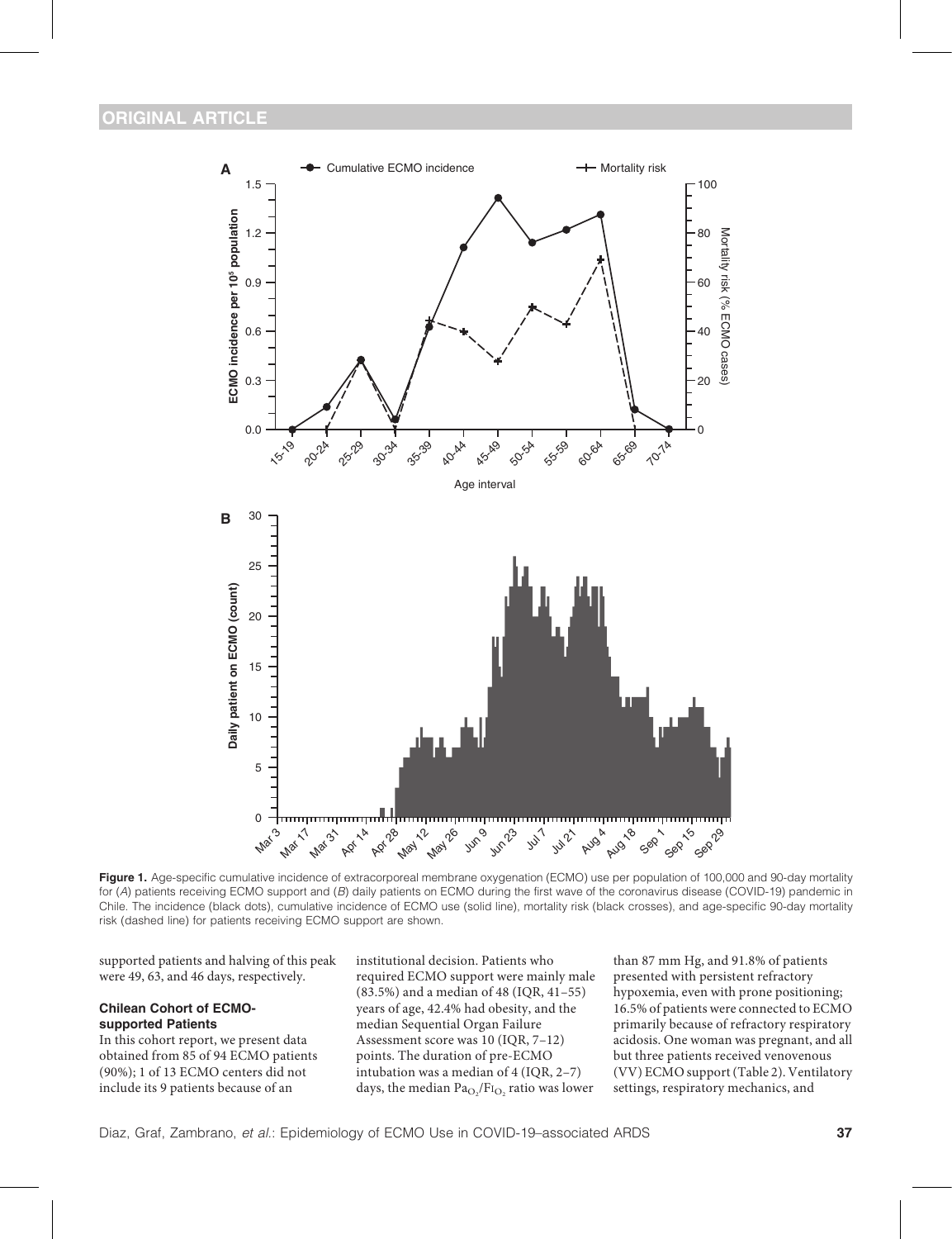| <b>Table 2.</b> Patient Characteristics before ECMO Onset |
|-----------------------------------------------------------|
|-----------------------------------------------------------|

| <b>Characteristic</b>              | Total $(N = 85)$ | Survivors ( $N = 52$ ) | Nonsurvivors ( $N = 33$ ) | P Value |
|------------------------------------|------------------|------------------------|---------------------------|---------|
| Age, yr                            | 48 (41–55)       | 47 (40–53)             | $51(42 - 57)$             | 0.087   |
| Sex, M                             | 71 (83.5%)       | 43 (82.7%)             | 28 (84.8%)                | 1.000   |
| Comorbidities                      | $1(1-2)$         | $1.0(1.0 - 2.0)$       | $1.0(1.0 - 2.0)$          | 0.421   |
| Hypertension                       | 26 (30.6%)       | 14 (26.9%)             | 12 (36.4%)                | 0.469   |
| <b>Diabetes</b>                    | 18 (21.2%)       | 10 (19.2%)             | 8(24.2%)                  | 0.597   |
| Obesity                            | 36 (42.4%)       | 24 (46.2%)             | 12 (36.4%)                | 0.500   |
| COPD/asthma                        | $6(7.1\%)$       | 5(9.6%)                | $1(3.0\%)$                | 0.397   |
| <b>Others</b>                      | 19 (22.4%)       | 14 (26.9%)             | $5(15.2\%)$               | 0.287   |
| Days from COVID-19 diagnosis to MV | $4.0(0.0 - 7.0)$ | $2.5(0.0-6.0)$         | $5.0(0.0-11.0)$           | 0.032   |
| Pre-ECMO intubation days           | $4.0(2.0 - 7.0)$ | $4.5(2.0 - 8.0)$       | $4.0(2.0 - 6.0)$          | 0.975   |
| SOFA score                         | $10(7-12)$       | $9.0(7.0 - 11.0)$      | $11.0 (8.0 - 13.0)$       | 0.094   |
| <b>RESP</b> score                  | $3.0(1.0 - 5.0)$ | $4.0(1.0 - 5.0)$       | $2.0(1.0-4.0)$            | 0.032   |
| LIS.                               | $3.3(3.0 - 3.7)$ | $3.3(3.0 - 3.5)$       | $3.3(3.0-3.8)$            | 0.430   |
| Blood lactate, mmol/L              | $1.6(1.1 - 2.4)$ | $1.5(1.0-2.2)$         | $2.0(1.4-2.8)$            | 0.045   |
| Prone positioning                  | 78 (91.8%)       | 47 (90.4%)             | 31 (93.9%)                | 0.701   |
| Neuromuscular blockade             | 80 (94.1%)       | 50 (96.2%)             | $30(90.9\%)$              | 0.372   |
| <b>VV ECMO</b>                     | 82 (96.5%)       | 51 (98.1%)             | 31 (93.9%)                | 0.557   |
| Mobile ECMO                        | 29 (34.1%)       | 18 (34.6%)             | 11(33.3)                  | 1.000   |

Definition of abbreviations: COPD = chronic obstructive pulmonary disease; COVID-19 = coronavirus disease; ECMO = extracorporeal membrane oxygenation; IQR = interquartile range; LIS = Lung Injury Score; MV = mechanical ventilation; RESP = Respiratory ECMO Survival Prediction;  $SOFA = Sequential Organ Failure Assessment; VV = venovenous.$ 

Data shown are the median (IQR), or  $n$  (%).

oxygenation before ECMO initiation are displayed in [Table 3;](#page-5-0) most patients were receiving ECMO in a volume-controlled mode (90.6%), the median VT was 5 (IQR, 4.2–5.9) mL/kg of predicted body weight, the mean positive end-expiratory pressure (PEEP) was 10.3 (SD, 4.1) cm  $H<sub>2</sub>O$ , and the median static respiratory system compliance was 23.0 (IQR, 19.0–29.0) mL/ cm  $H<sub>2</sub>O$  ([Table 3](#page-5-0)). The duration of the ECMO runwas amedian of 16 (IQR, 10–27) days.

Outcomes of ECMO-supported patients are shown in [Table 4.](#page-5-0) As of March 3, 2021, 52 patients had been discharged home and 33 patients had died. The 90-day mortality after ECMO initiation was 38.8% and remained without changes after at least 180 days of observation. The pregnant woman and her fetus were discharged alive. Two patients received a double-lung transplant and were discharged home after being on ECMO for 59 and 81 days, respectively. Ventilatory settings were ultraprotective after ECMO initiation (see the online supplement).

The absolute frequency of ECMOassociated complications was high [\(Figure 2](#page-6-0)). Most complications were infectious, including ventilator-associated pneumonia (VAP) in half of the patients, followed in prevalence by bleeding, oxygenator failure, and thromboembolic events. Hemorrhagic stroke, the most feared complication, was present in 12.9% of the patients. After normalizing by

person-days on ECMO, the rate of infectious complications decreased but the rate of hemorrhagic complications remained high (see the online supplement). ICU and hospital stays were prolonged (medians of 40 and 50 d, respectively).

Over 85% of patients started ECMO support before Day 10 of MV; however, delayed initiation of ECMO support in 11 patients was not associated with increased mortality (log rank test P value =  $0.135$ ; [Figure](#page-6-0) [3](#page-6-0)). Patients who died had more time between the COVID-19 diagnosis and the connection to MV, a lower RESP score, a higher FI<sub>O2</sub> requirement, lower respiratory system compliance, higher driving pressure, higher  $\text{Pa}_{\text{CO}_2}$ , and a lower pH before ECMO initiation (Tables 2 and [3](#page-5-0)). A time between the COVID-19 diagnosis and the connection to  $MV > 6$ days, blood lactate > 2.45 mmol/L, a RESP  $score < 3$ , a static compliance of the respiratory system  $<$  18 ml/cm H<sub>2</sub>O, a pH  $<$  7.25 and  $Pa<sub>CO</sub> > 80$  mm Hg before ECMO onset were all risk factors for mortality [\(Table 4\)](#page-5-0). Neither mobile ECMO nor ICU-acquired infections were associated with increased mortality.

## **Discussion**

Our population-based study provides valuable information about ECMO needs during the first wave of the COVID-19 pandemic. By having global coverage of an entire country and an entire population under the National Advisory Commission for Adult ECMO, we could obtain and coordinate the total number of ECMOsupported patients with COVID-19. ECMO in a middle-income economy like Chile was feasible, and the outcomes obtained in ECMO-rescued patients were similar to those of other studies of patients with severe ARDS with or without COVID-19 [\(3](#page-8-0)–5, [30](#page-8-0)).

ECMO use in COVID-19 worldwide has been variable, ranging from use in 1% of critically ill patients to use in 8% of critically ill patients [\(31](#page-9-0)–33). However, this is the only study that provides a nationwide incidence of ECMO use during the first wave of the COVID-19 pandemic. In our experience, 0.48 ECMO-supported patients per population of 100,000 were observed in a 6-month period, which is nearly twice the incidence observed in 3 months by the ANZ ECMO (Australia and New Zealand ECMO) investigators during the 2009 influenza A (H1N1) pandemic (0.26 per population of 100,000), with a similar number of concurrent patients receiving ECMO during the peak period ([8](#page-8-0)). Interestingly, the number of ECMOsupported patients with COVID-19 reported here corresponds to nearly half of the historical annual ECMO cases in Chile, including all ECMO indications, which represents one-sixth of the annual incidence of VV ECMO reported in Germany in 2014 ([34\)](#page-9-0).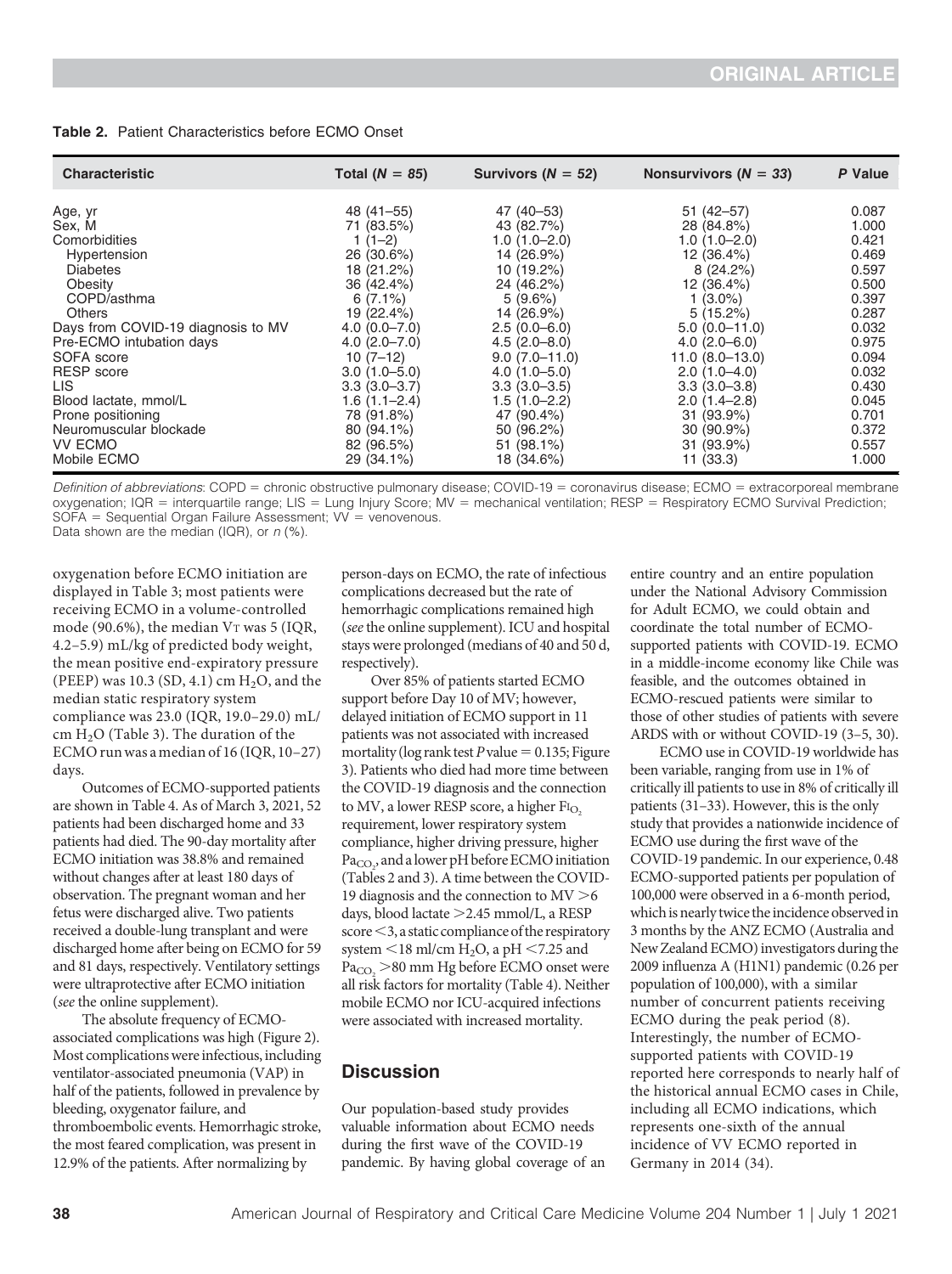| <b>Parameter</b>                          | Total            | <b>Survivors</b> | <b>Nonsurvivors</b> | P Value |
|-------------------------------------------|------------------|------------------|---------------------|---------|
| $V_T$ (mL/kg PBW)                         | $5.4(4.7-6.0)$   | $5.5(4.6-6.0)$   | $5.0(4.9-5.9)$      | 0.390   |
| PEEP, cm H <sub>2</sub> O                 | 10.4(4.1)        | 10.7(4.1)        | 9.8(4.1)            | 0.350   |
| Plateau pressure, cm $H_2O$               | 26.2(5.2)        | 25.5(5.6)        | 27.3(4.3)           | 0.120   |
| Driving pressure, cm $H_2O$               | 15.0 (14.0–18.0) | 15.0 (14.0–16.0) | 16.0 (15.0-20.0)    | 0.008   |
| Static compliance, mL/cm H <sub>2</sub> O | 22.0 (18.0-28.0) | 23.5 (19.0-29.0) | 19.5 (14.5-24.0)    | 0.002   |
| $F_{1O_2}$ , %                            | $90(70-100)$     | $80(70-100)$     | $100(80-100)$       | 0.043   |
| $Pao2$ mm Hg                              | 71.8 (18.3)      | 70.8 (18.2)      | 73.3 (18.7)         | 0.550   |
| $PaO2/F1O2$ ratio                         | 86.8 (63.7-99.2) | 80 (64.0-98.3)   | 87.8 (62.0-100.0)   | 0.990   |
| $Pa_{CO_2}$ , mm Hg                       | 58.2 (46.7-71.0) | 58.0 (44.5-69.0) | 64.0 (55.0-82.0)    | 0.066   |
| pH                                        | 7.30(0.1)        | 7.31 (0.1)       | 7.25(0.1)           | 0.009   |

<span id="page-5-0"></span>

|  |  |  |  | Table 3. Ventilatory Settings, Respiratory Mechanics, and Gas Exchange before ECMO Initiation |  |  |  |  |  |
|--|--|--|--|-----------------------------------------------------------------------------------------------|--|--|--|--|--|
|--|--|--|--|-----------------------------------------------------------------------------------------------|--|--|--|--|--|

Definition of abbreviations: ECMO = extracorporeal membrane oxygenation; IQR = interquartile range; PBW = predicted body weight; PEEP = positive end-expiratory pressure.

Data shown are the median (IQR) or mean (SD).

Our cohort includes some patients older than 60 years, some with more than 10 pre-ECMO intubation days, with more than 25 simultaneous ECMO cases per day during the peak COVID-19 pandemic period [\(Figure 1\)](#page-3-0). Our results in ECMO-supported patients with COVID-19 are comparable with those from the COVID-19 ELSO registry that showed an estimated in-hospital mortality of 37.4% at 90 days [\(4](#page-8-0)). Mortality in COVID-19 has been related to male sex, advanced age, the presence of comorbidities, extrapulmonary organ failures, hyperinflammation, lymphopenia, and myocardial injury [\(35, 36\)](#page-9-0). Most of these risk factors were also associated with mortality during ECMO in COVID-19, with the addition of venoarterial support, pre-ECMO cardiopulmonary resuscitation,and severity of pre-ECMO gas exchange impairment [\(4](#page-8-0)). In our cohort, patients who died had a longer time between diagnosis and the connection to MV, lower respiratory system compliance, higher driving pressure despite low VT, and a lower pH, possibly indicating that delayed

intubation (without excluding the progressive course of the disease itself) contributed to severe lung loss of aeration and/or fibrotic organization that led to dismal outcomes, notwithstanding ECMO support. In fact, it has been suggested that respiratory system compliance could be an important element for respiratory ECMO outcome assessment [\(27](#page-8-0), [37\)](#page-9-0). Further/larger studies are required to confirm this observation, as compliance has not been directly included in any score. On the other hand, higher blood lactate levels were also associated with increased mortality in our cohort, likely indicating that underlying severe systemic inflammation–associated hyperlactatemia is a turning point that may be difficult to reverse, even with ECMO support. In fact, blood lactate has been included in RESP models [\(27,](#page-8-0) [38](#page-9-0)).

Like in other COVID-19 ECMO reports, most of our patients were male, many had obesity, andmost receivedVV ECMO support (2[–](#page-8-0)4). The relatively high  $Pa_{O_2}/Fl_{O_2}$  ratio, lower PEEP levels, and lower driving pressures as

Table 4. Outcomes of ECMO-supported Patients with COVID-19

| <b>Outcome</b>            | Median (IQR) or $n$ (%) |
|---------------------------|-------------------------|
| Mortality at study ending | 33 (38.8)               |
| 30-d mortality            | 25(29.4)                |
| 60-d mortality            | 32 (37.7)               |
| 90-d mortality            | 33 (38.8)               |
| 180-d mortality           | 33 (38.8)               |
| In-hospital mortality     | 33 (38.8)               |
| Out-of-hospital mortality | 0(0.00)                 |
| Hospital discharge        | 85 (100)                |
| Hospital LOS, d           | $50(24 - 69)$           |
| ICU LOS, d                | $40(21 - 57)$           |

Definition of abbreviations:  $COVID-19 =$  coronavirus disease;  $ECMO =$  extracorporeal membrane oxygenation;  $LOS = length of stay$ .

compared with previous reports (2[–](#page-8-0)4), rather than corresponding to a lesser severity among our patients, may correspond to the inclusion of a significant group of patients presenting with refractory respiratory acidosis. In these patients, low levels of PEEP were used because high PEEP usually increases dead space, lowering the median value of PEEP used in the whole cohort before ECMO connection. As in the Paris-Sorbonne ECMO-COVID cohort [\(3\)](#page-8-0), more than 90% of our cohort received neuromuscular blockade and underwent prone positioning before ECMO [\(Table 1\)](#page-2-0); in contrast, the use of these adjunctive strategies was less common in the COVID-19 ELSO registry ([4](#page-8-0)). Prone positioning can recruit collapsed lung even at low PEEP levels (e.g., 5 cm  $H<sub>2</sub>O$  [\(39\)](#page-9-0). Therefore, prone positioning can be also viewed as a PEEP-sparing maneuver in these severely hypoxemic patients, such that only moderate PEEP levels (e.g., 10 cm  $H_2O$ ) are required to balance its positive and detrimental effects. In fact, in the PROSEVA (Effect of Prone Positioning on Mortality in Patients with Severe and Persistent ARDS) trial, PEEP levels were lower in the prone group than in the supine group [\(40\)](#page-9-0). Moreover, as recently observed by Ball and colleagues [\(41\)](#page-9-0), severe COVID-19 pneumonia may have a low potential for recruitment; in 42 patients with this condition, these authors showed that increasing PEEP from 8 to 16 cm  $H_2O$  leads to limited alveolar recruitment, as estimated by using computed tomography, at the expense of decreased respiratory system compliance. Even so, a high-PEEP trial was requested in all patients before considering transfer to an ECMO center in our cohort; thus, 28% of our patients were on PEEP levels  $\geq$ 14 cm H<sub>2</sub>O before ECMO connection.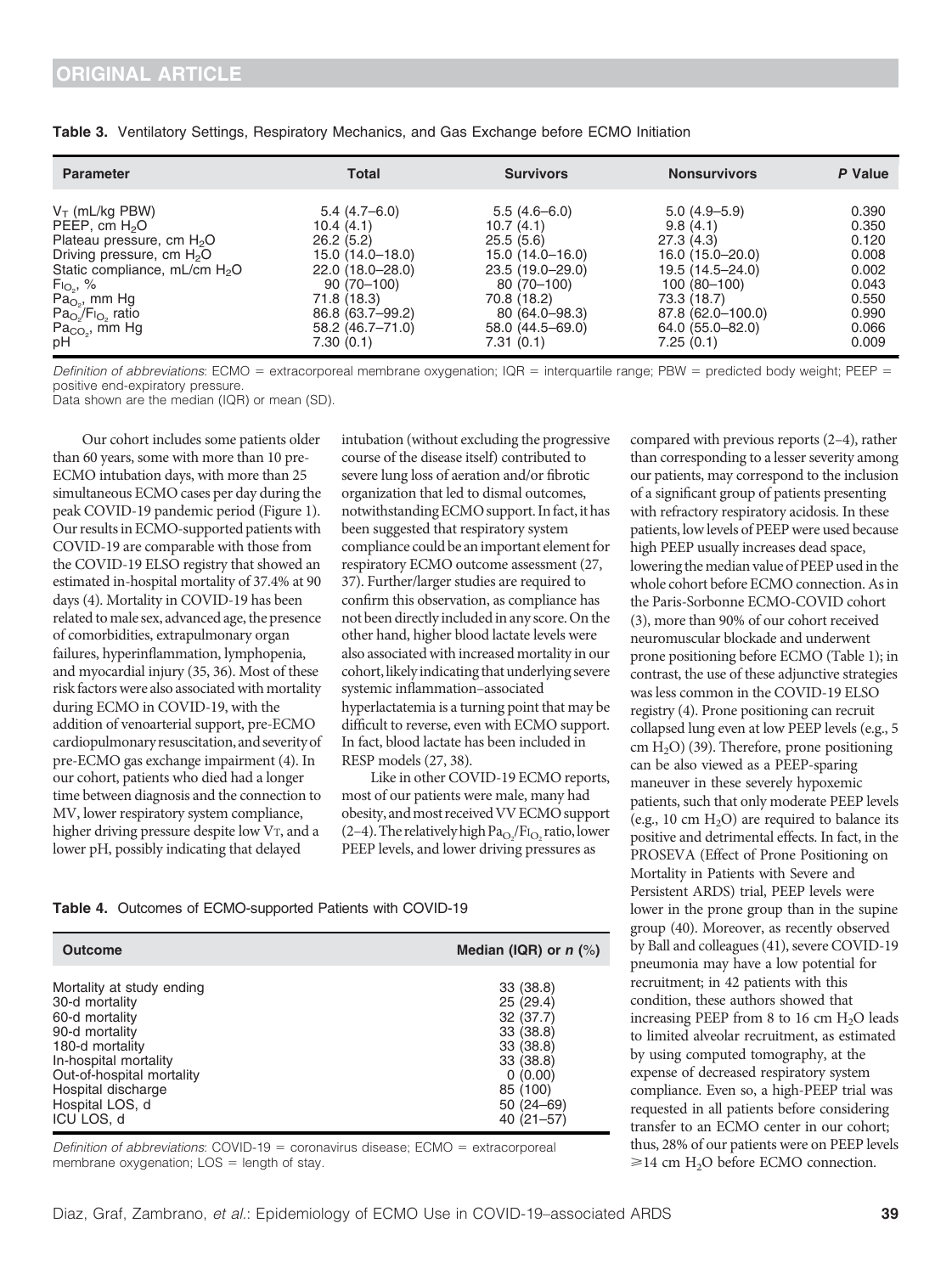<span id="page-6-0"></span>

**Figure 2.** Complications during ECMO support. ECMO  $=$  extracorporeal membrane oxygenation;  $HAI$  = healthcare-associated infections; VAP = ventilator-associated pneumonia.

As in the COVID-19 ELSO registry, the duration of pre-ECMO intubation was not associated with 90-day mortality after ECMO initiation in our cohort; moreover, patients cannulated after 10 days of MV had a relatively low mortality rate. Because our study, with a relatively small sample size, was not designed to address this specific issue, the aforementioned observation should be considered with caution (the study had 80%

power to detect a 2.02-fold difference in survival between patients with early  $[n = 74]$ and late  $[n = 11]$  ECMO initiation). However, it raises the plausible importance of differentiating between the length of pre-ECMO MV and that of pre-ECMO injurious MV in future studies, as protective ventilation strategies are likely easier to comply with during the first days of ventilation of a slowly deteriorating patient with ARDS [\(42\)](#page-9-0).



The length of the ECMO run was in between that of the COVID-19 ELSO registry [\(4\)](#page-8-0) and that of the Paris-Sorbonne ECMO- $COVID$  cohort  $(3)$  $(3)$  (medians of 16, 13.9, and 20 days, respectively). Although the median hospital LOS was almost 2 weeks longer in our patients than in the COVID-19 ELSO registry (50vs.26.9 d),allof our surviving patientswere discharged home, whereas a substantial number of patients in the ELSO registry were discharged to other healthcare facilities ([4](#page-8-0)).

Regarding ECMO complications, oxygenator failure occurred in 23.5% of the patients in our cohort, which is almost three times that reported in the COVID-19 ELSO registry (8%) and nearly doubles the median rate reported by Vaquer and colleagues (12.8%) in non-COVID-19 VV ECMO patients [\(43\)](#page-9-0). Bleeding occurred in 38.8% of our patients, whereas noncerebral bleeding occurred in 19% of the patients in the COVID-19 ELSO registry [\(4](#page-8-0)), 42% of the Paris-Sorbonne ECMO-COVID cohort [\(3](#page-8-0)), and 29.3%inVaquer and colleagues'meta-analysis [\(43](#page-9-0)). Hemorrhagic stroke occurred in 12.9% of our patients, which is more than double that reported in the COVID-19 ELSO registry [\(4\)](#page-8-0) and 1.7 times that reported by Luyt and colleagues VV ECMO patients without COVID-19 ([44](#page-9-0)). Even after normalizing the rates of hemorrhagic complications by time on ECMO, a significant excess persists (see the online supplement). In fact, Luyt and colleagues showed that hemorrhagic stroke is an early, relatively time-independent VV ECMO complication [\(44\)](#page-9-0). Despite no substantial deviations from routine anticoagulation practice across centers, the rate of hemorrhagic stroke was also more than two times our own pre-COVID-19 pandemic experience. Potential factors associated with this major complication are lower pH before ECMO, lack of a specific protocol to avoid a large relative decrease in  $Pa<sub>CO</sub>$  in the first 24 hours after ECMO initiation [\(45\)](#page-9-0), the use of empiric intermediate or high-dose anticoagulation before ECMO [\(46](#page-9-0)), and the use of conventional initial heparin boluses regardless of previous anticoagulation and higher-end anticoagulation targets once on ECMO [\(22\)](#page-8-0).

Among infectious complications, 51% of our patients had VAP, representing 19.5 per 1,000 person-days of ECMO. In the Paris-Sorbonne ECMO-COVID cohort, 87% of the patients had VAP ([3](#page-8-0)). A subsequent report of the same group shows that this is a late-onset complication (median [IQR] MV duration before VAP,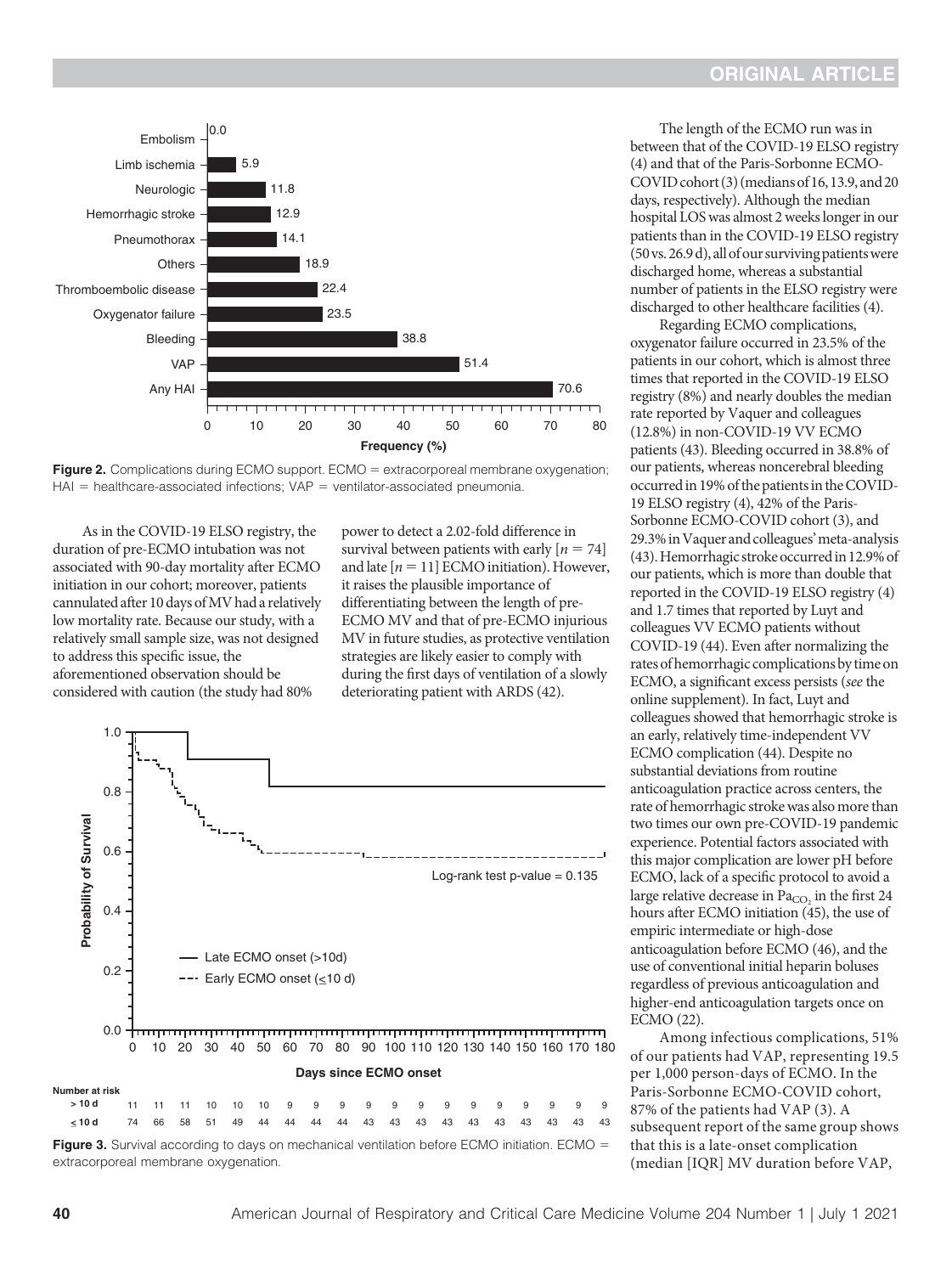#### Table 5. Risk Factors for Mortality in ECMO-supported Patients with COVID-19

| <b>Risk Factor</b>                                               | Hazard Ratio (95% CI) | P Value |
|------------------------------------------------------------------|-----------------------|---------|
| Age                                                              | $1.03(0.98 - 1.06)$   | 0.111   |
| Obesity                                                          | $0.74(0.36 - 1.51)$   | 0.408   |
| <b>Blood lactate</b>                                             | $1.16(0.98 - 1.36)$   | 0.080   |
| Blood lactate $> 2.45$ mmol/L                                    | 2.17 (1.06-4.41)      | 0.033   |
| SOFA score                                                       | $1.09(0.98 - 1.22)$   | 0.126   |
| RESP score                                                       | $0.91(0.81 - 1.02)$   | 0.098   |
| RESP score $<$ 3                                                 | 2.86 (1.38–5.91)      | 0.005   |
| LIS.                                                             | $1.08(0.96 - 1.21)$   | 0.182   |
| $Pa_{O_2}/F_{O_2}$ ratio<br>$Pa_{CO_2}$                          | $0.99(0.99 - 1.01)$   | 0.663   |
|                                                                  | $1.03(1.01 - 1.05)$   | 0.001   |
| $Pa_{CO_2} > 80$ mm Hg                                           | $4.83(2.20 - 10.61)$  | < 0.001 |
| рH                                                               | $0.00(0.00-0.11)$     | 0.001   |
| pH < 7.25                                                        | $3.66(1.84 - 7.29)$   | < 0.001 |
| Time from COVID-19 diagnosis to MV, d                            | $1.03(0.99 - 1.07)$   | 0.105   |
| Time from COVID-19 diagnosis to MV >6 d, d                       | $2.37(1.20 - 4.69)$   | 0.013   |
| Pre-ECMO intubation duration, d                                  | $0.96(0.90 - 1.02)$   | 0.173   |
| Ventilatory settings and respiratory mechanics before ECMO onset |                       |         |
| $V_T$ (mL/kg PBW)                                                | $0.93(0.67 - 1.30)$   | 0.674   |
| PEEP                                                             | $0.96(0.88 - 1.04)$   | 0.350   |
| Driving pressure                                                 | $1.09(1.02 - 1.16)$   | 0.010   |
| Driving pressure $> 16$                                          | 2.88 (1.43-5.79)      | 0.003   |
| Static compliance                                                | $0.92(0.87 - 0.97)$   | 0.004   |
| Static compliance $<$ 25                                         | $3.61(1.39 - 9.40)$   | 0.008   |
| Variables after ECMO onset                                       |                       |         |
| Oxygen saturation                                                | $0.98(0.96 - 0.99)$   | 0.015   |
| Oxygen saturation $< 92\%$                                       | $3.55(1.55 - 8.14)$   | 0.003   |
| ICU-acquired infection                                           | $0.63(0.31 - 1.31)$   | 0.215   |

Definition of abbreviations:  $Cl =$  confidence interval; COVID-19 = coronavirus disease; ECMO = extracorporeal membrane oxygenation; LIS = Lung Injury Score; MV = mechanical ventilation; PBW = predicted body weight; PEEP = positive end-expiratory pressure; RESP = Respiratory  $ECMO$  Survival Prediction;  $SOFA = Sequential$  Organ Failure Assessment.

10 [8–16] d) [\(44\)](#page-9-0). In venoarterial ECMO patients without COVID-19, Bouglé and colleagues report VAP in 55.9%, with an incidence of 60.6 per 1,000 ECMO days ([47](#page-9-0)), and in (mostly VV ECMO) patients without COVID-19, Grasselli and colleagues report VAP in 35%, with an incidence of 31 per 1,000 ECMO days ([48\)](#page-9-0). Overall, more than 70% of our cohort had a hospital-acquired infection, representing an incidence of 30.8 per 1,000 person-days of ECMO. This is in line with the Paris-Sorbonne ECMO-COVID cohort study, which reported that cannula infections and bacteremia episodes represented 23% and 48% of infections, respectively, apart from VAP cases [\(3](#page-8-0)). In ECMO patients without COVID-19, Grasselli and colleagues report nosocomial infection in 55% of patients, with an incidence of 50.4 infections per 1,000 person-days of ECMO ([48\)](#page-9-0). The comparison of rates and incidences of infectious complications between our cohort and that of Grasselli and colleagues reveals the time-sensitive nature of this kind of complication (our rates are higher, but our incidences are lower for both VAP

and nosocomial infections). Furthermore, in contrast to Grasselli and colleagues' cohort, ICU-acquired infections were not associated with mortality risk in our patients (Table 5). Nevertheless, considering the exploratory nature of our descriptive study, these observations should be considered with caution; unmeasured confounding remains possible. The low ICU capacity per population in Chile at the beginning 2020 and the massive mechanical ventilator demand for patients with severe COVID-19 forced the country's healthcare system to triple its ICU capacity in a few months, increasing the number of ICU beds from 969 to 2,848 between January 30 and July 10, 2020 (see the online supplement). This major pressure on the critical care team and the sudden incorporation of lower-skilled healthcare workers may have had an impact on usual care, increasing the number of ECMO complications.

Chile is located at the southwestern tip of South America and has a length of 4.270 km; its complex geography makes

tertiary healthcare coverage difficult. Although WHO ranked Chile's health system 33rd out of 190 countries, its mixed public–private healthcare system is fragmented with respect to delivery of services, and there is an unequal availability of resources [\(15](#page-8-0)). The national experience with ECMO in the 2009 influenza A (H1N1) pandemic and in hantavirus cardiopulmonary syndrome (also coordinated by the National Advisory Commission for Adult ECMO) served as an incentive to improve the logistics capacity in some regions, and four new ECMO centers in the public health system were implemented after 2016 (three of them out of Santiago, the biggest city).

Initiatives such as the National Advisory Commission for Adult ECMO service, with public/private cooperation and the possibility of mobile ECMO, have led to widespread availability of ECMO support. At the same time, the concentration of ECMO in a few expert centers, with a 24-h/d–7-d/wk mobile ECMO team coverage, improves the efficiency of the system.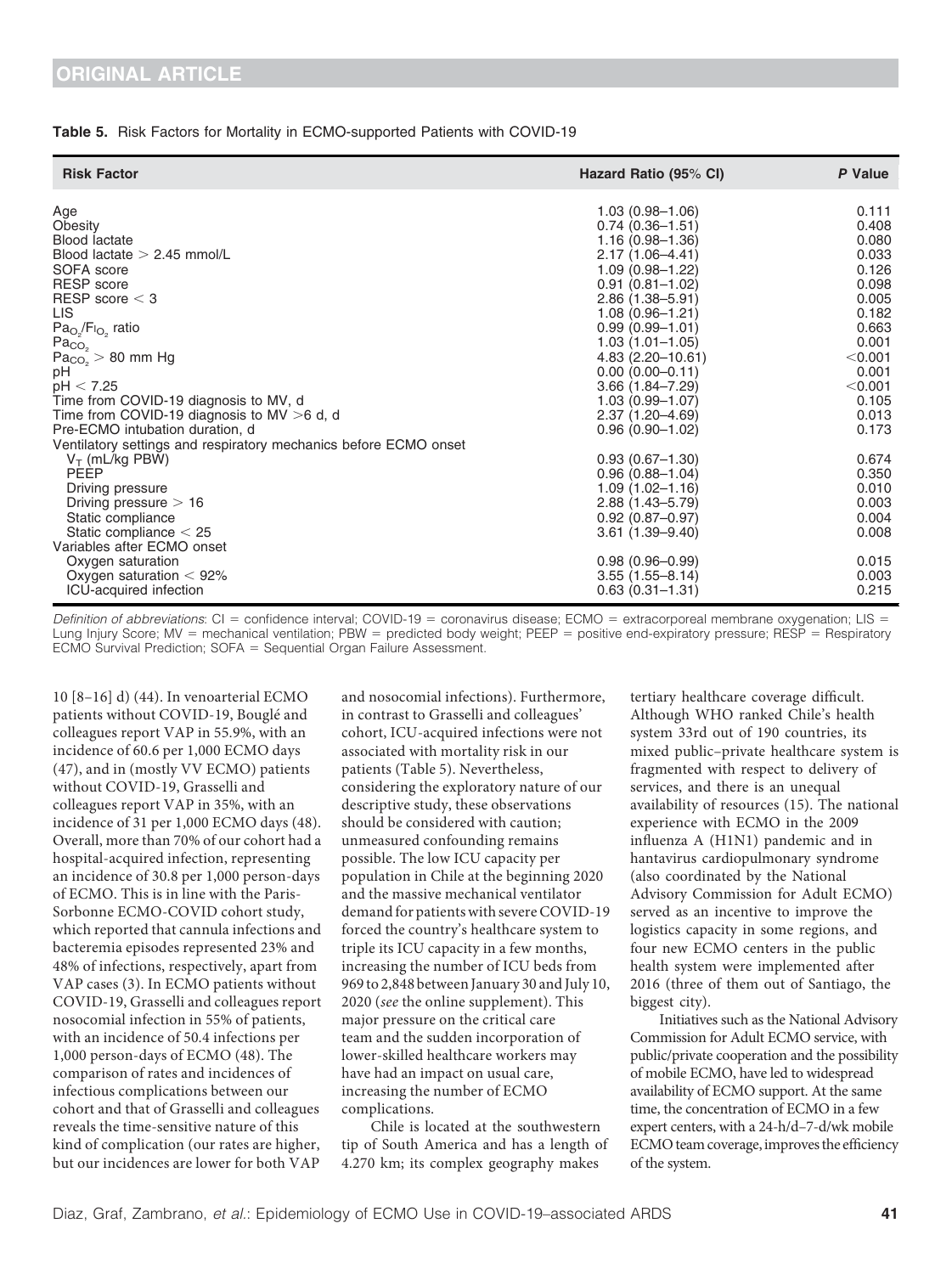<span id="page-8-0"></span>In this nationwide study, the ECMO incidence in COVID-19 was similar to that observed in other pandemics. The reasonable mortality risk observed in these profoundly ill patients could be related to staff training and central organization. The existence of the National Advisory Commission for Adult ECMO was a

key point for clinical decision-making, transportation, and logistics. These findings might be useful for subsequent COVID-19 pandemic waves worldwide.

[Author disclosures](http://www.atsjournals.org/doi/suppl/10.1164/rccm.202011-4166OC/suppl_file/disclosures.pdf) are available with the text of this article at [www.atsjournals.org](http://www.atsjournals.org).

Acknowledgment: The authors thank all the teams that work in the ICUs of Chile, especially the ECMO teams and members of the National Advisory Commission for Adult ECMO. The authors also thank Dr. Marcelo Villalón, M.D., Ph.D., (School of Public Health, Faculty of Medicine, University of Chile, Santiago, Chile) for the statistical advice in the present article.

#### **References**

- 1. Wu Z, McGoogan JM. Characteristics of and important lessons from the coronavirus disease 2019 (COVID-19) outbreak in China: summary of a report of 72314 cases from the Chinese Center for Disease Control and Prevention. JAMA 2020;323:1239–1242.
- 2. Mustafa AK, Alexander PJ, Joshi DJ, Tabachnick DR, Cross CA, Pappas PS, et al. Extracorporeal membrane oxygenation for patients with COVID-19 in severe respiratory failure. JAMA Surg 2020;155:990.
- 3. Schmidt M, Hajage D, Lebreton G, Monsel A, Voiriot G, Levy D, et al.; Groupe de Recherche Clinique en Reanimation et Soins Intensifs du Patient en Insuffisance Respiratoire Aigue (GRC-RESPIRE) Sorbonne Universite; Paris-Sorbonne ECMO-COVID Investigators. Extracorporeal membrane oxygenation for severe acute respiratory distress syndrome associated with COVID-19: a retrospective cohort study. Lancet Respir Med 2020;8:1121–1131.
- 4. Barbaro RP, MacLaren G, Boonstra PS, Iwashyna TJ, Slutsky AS, Fan E, et al.; Extracorporeal Life Support Organization. Extracorporeal membrane oxygenation support in COVID-19: an international cohort study of the Extracorporeal Life Support Organization registry. Lancet 2020;396:1071–1078.
- 5. Combes A, Hajage D, Capellier G, Demoule A, Lavoué S, Guervilly C, et al.; EOLIA Trial Group; REVA; ECMONet. Extracorporeal membrane oxygenation for severe acute respiratory distress syndrome. N Engl J Med 2018;378:1965–1975.
- 6. Combes A, Peek GJ, Hajage D, Hardy P, Abrams D, Schmidt M, et al. ECMO for severe ARDS: systematic review and individual patient data meta-analysis. Intensive Care Med 2020;46:2048–2057.
- 7. Peek GJ, Clemens F, Elbourne D, Firmin R, Hardy P, Hibbert C, et al. CESAR: conventional ventilatory support vs extracorporeal membrane oxygenation for severe adult respiratory failure. BMC Health Serv Res 2006;6:163.
- 8. Davies A, Jones D, Bailey M, Beca J, Bellomo R, Blackwell N, et al.; Australia and New Zealand Extracorporeal Membrane Oxygenation (ANZ ECMO) Influenza Investigators. Extracorporeal membrane oxygenation for 2009 influenza A (H1N1) acute respiratory distress syndrome. JAMA 2009;302:1888–1895.
- 9. Noah MA, Peek GJ, Finney SJ, Griffiths MJ, Harrison DA, Grieve R, et al. Referral to an extracorporeal membrane oxygenation center and mortality among patients with severe 2009 influenza A (H1N1). JAMA 2011;306: 1659–1668.
- 10. Patroniti N, Zangrillo A, Pappalardo F, Peris A, Cianchi G, Braschi A, et al. The Italian ECMO network experience during the 2009 influenza A (H1N1) pandemic: preparation for severe respiratory emergency outbreaks. Intensive Care Med 2011;37:1447–1457.
- 11. Alshahrani MS, Sindi A, Alshamsi F, Al-Omari A, El Tahan M, Alahmadi B, et al. Extracorporeal membrane oxygenation for severe Middle East respiratory syndrome coronavirus. Ann Intensive Care 2018;8:3.
- 12. Al Gazwi HA, Ibrahim EE, Al Hammad ZA, Al Robeh ZA. Extracorporeal membrane oxygenation in severe ARDS secondary to Middle East respiratory syndrome coronavirus. Respir Care 2019;64:3223338.
- 13. Cho HJ, Heinsar S, Jeong IS, Shekar K, Li Bassi G, Jung JS, et al. ECMO use in COVID-19: lessons from past respiratory virus outbreaks: a narrative review. Crit Care 2020;24:301.
- 14. Henry BM, Lippi G. Poor survival with extracorporeal membrane oxygenation in acute respiratory distress syndrome (ARDS) due to coronavirus disease 2019 (COVID-19): pooled analysis of early reports. J Crit Care 2020;58:27–28.
- 15. World Health Organization. Clinical management of severe acute respiratory infection (SARI) when COVID-19 disease is suspected: interim guidance. 2020 May 27 [accessed 2020 Dec 15]. Available from: [https://](https://www.who.int/publications/i/item/clinical-management-of-covid-19) [www.who.int/publications/i/item/clinical-management-of-covid-19.](https://www.who.int/publications/i/item/clinical-management-of-covid-19)
- 16. MacLaren G, Fisher D, Brodie D. Preparing for the most critically ill patients with COVID-19: the potential role of extracorporeal membrane oxygenation. JAMA 2020;323:1245–1246.
- 17. Abrams D, Lorusso R, Vincent J-L, Brodie D. ECMO during the COVID-19 pandemic: when is it unjustified? Crit Care 2020;24:507.
- 18. Bartlett RH, Ogino MT, Brodie D, McMullan DM, Lorusso R, MacLaren G, et al. Initial ELSO guidance document: ECMO for COVID-19 patients with severe cardiopulmonary failure. ASAIO J 2020;66:472–474.
- 19. Informe epidemiológico COVID-19. Santiago, Chile: Ministerio de Salud Chile; 2020 [accessed 2020 Dec 15]. Available from: [https://www.minsal.](https://www.minsal.cl/nuevo-coronavirus-2019-ncov/informe-epidemiologico-covid-19/) [cl/nuevo-coronavirus-2019-ncov/informe-epidemiologico-covid-19/.](https://www.minsal.cl/nuevo-coronavirus-2019-ncov/informe-epidemiologico-covid-19/)
- 20. Informe de proyecciones de población. Santiago, Chile: Instituto Nacional de Estadísticas; 2020 [accessed 2020 Dec 15]. Available from: [https://](https://www.ine.cl/docs/default-source/proyecciones-de-poblacion/publicaciones-y-anuarios/base-2017/ine_estimaciones-y-proyecciones-de-poblaci&hx00F3;n-1992-2050_base-2017_s&hx00ED;ntesis.pdf?sfvrsn&hx003D;c623983e_6) [www.ine.cl/docs/default-source/proyecciones-de-poblacion/](https://www.ine.cl/docs/default-source/proyecciones-de-poblacion/publicaciones-y-anuarios/base-2017/ine_estimaciones-y-proyecciones-de-poblaci&hx00F3;n-1992-2050_base-2017_s&hx00ED;ntesis.pdf?sfvrsn&hx003D;c623983e_6) [publicaciones-y-anuarios/base-2017/ine\\_estimaciones-y-proyecciones](https://www.ine.cl/docs/default-source/proyecciones-de-poblacion/publicaciones-y-anuarios/base-2017/ine_estimaciones-y-proyecciones-de-poblaci&hx00F3;n-1992-2050_base-2017_s&hx00ED;ntesis.pdf?sfvrsn&hx003D;c623983e_6)de-población-1992-2050\_base-2017\_síntesis.pdf?sfvrsn=c623983e\_6.
- 21. Daniela M, Felipe S, Van Nicolette SJ, Tomás R, Eli V, Jorge R, et al. Mobile ECMO in COVID-19 patient: case report. J Artif Organs [online ahead of print] 2020 Sep 19; DOI: [10.1007/s10047-020-01209-5.](10.1007/s10047-020-01209-5)
- 22. Shekar K, Badulak J, Peek G, Boeken U, Dalton HJ, Arora L, et al.; ELSO Guideline Working Group. Extracorporeal Life Support Organization coronavirus disease 2019 interim guidelines: a consensus document from an international group of interdisciplinary extracorporeal membrane oxygenation providers. ASAIO J 2020;66:707–721.
- 23. Vincent JL, Moreno R, Takala J, Willatts S, De Mendonça A, Bruining H, et al.; Working Group on Sepsis-related Problems, European Society of Intensive Care Medicine. The SOFA (Sepsis-related Organ Failure Assessment) score to describe organ dysfunction/failure. Intensive Care Med 1996;22:707–710.
- 24. Schmidt M, Bailey M, Sheldrake J, Hodgson C, Aubron C, Rycus PT, et al. Predicting survival after extracorporeal membrane oxygenation for severe acute respiratory failure: the Respiratory Extracorporeal Membrane Oxygenation Survival Prediction (RESP) score. Am J Respir Crit Care Med 2014;189:1374–1382.
- 25. Murray JF, Matthay MA, Luce JM, Flick MR. An expanded definition of the adult respiratory distress syndrome.Am Rev Respir Dis 1988;138:720–723.
- 26. Ahmad OB, Boschi-Pinto C, Lopez AD, Murray CJL, Lozano R, Inoue M. Age standardization of rates: a new WHO standard. Geneva, Switzerland: World Health Organization; 2001. GPE Discussion Paper Series No. 31 [accessed 2020 Dec 15]. Available from: [https://www.who.int/healthinfo/paper31.pdf.](https://www.who.int/healthinfo/paper31.pdf)
- 27. Rozencwajg S, Pilcher D, Combes A, Schmidt M. Outcomes and survival prediction models for severe adult acute respiratory distress syndrome treated with extracorporeal membrane oxygenation. Crit Care 2016;20:392.
- 28. Hilder M, Herbstreit F, Adamzik M, Beiderlinden M, Bürschen M, Peters J, et al. Comparison of mortality prediction models in acute respiratory distress syndrome undergoing extracorporeal membrane oxygenation and development of a novel prediction score: the Prediction of Survival on ECMO Therapy-Score (PRESET-Score). Crit Care 2017;21:301.
- 29. Liu X. Classification accuracy and cut point selection. Stat Med 2012;31: 2676–2686.
- 30. Schmidt M, Pham T, Arcadipane A, Agerstrand C, Ohshimo S, Pellegrino V, et al. Mechanical ventilation management during extracorporeal membrane oxygenation for acute respiratory distress syndrome: an international multicenter prospective cohort. Am J Respir Crit Care Med 2019;200:1002–1012.